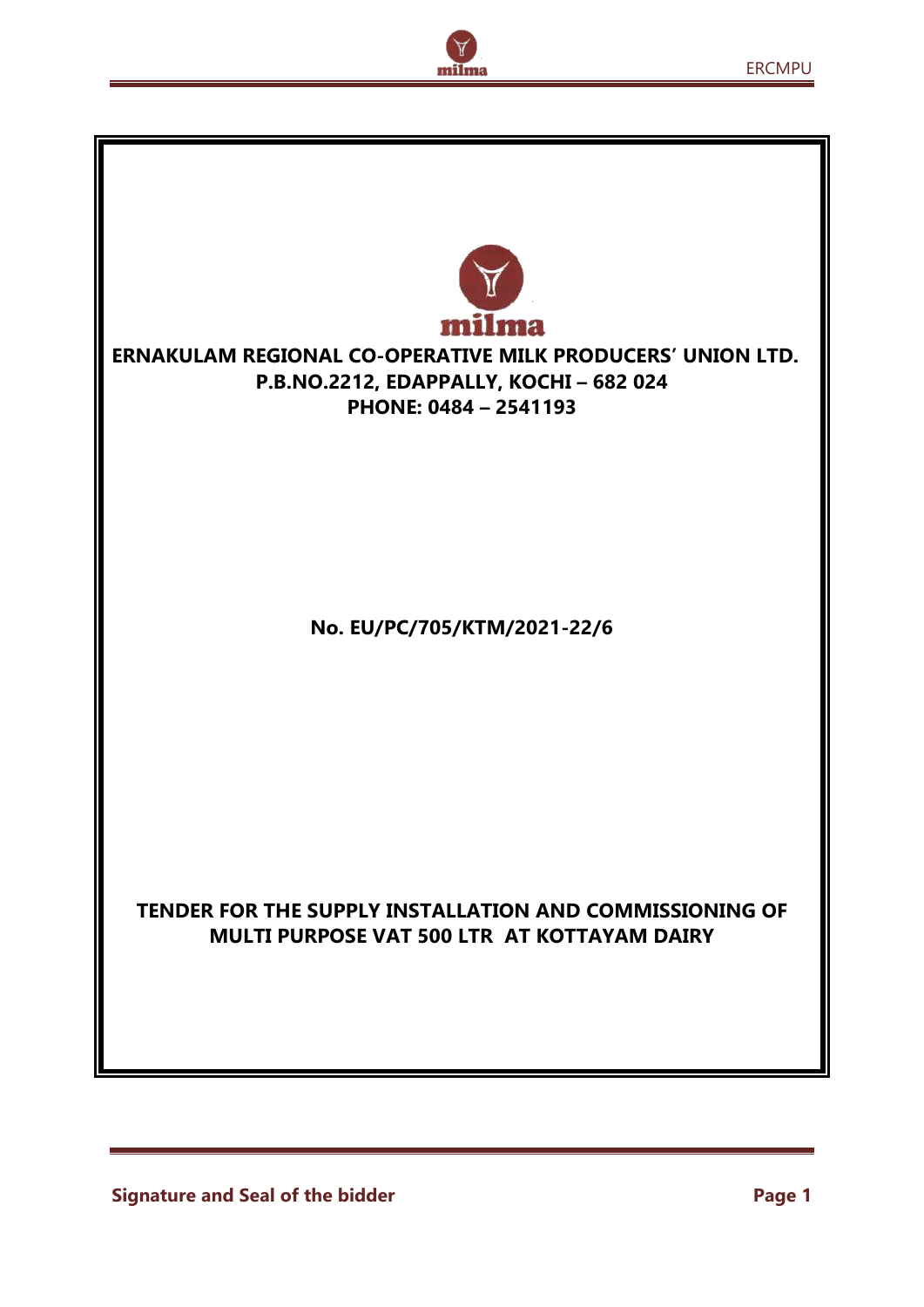#### **ERNAKULAM REGIONAL CO-OPERATIVE MILKPRODUCERS' UNION LTD. P.B. NO. 2212, EDAPPALLY, KOCHI – 24 Phone-0484-2541193, 2556863**

No. EU/PC/705/KTM/2021-22/ 14.02.2022

## **TECHNICAL CUM COMMERCIAL TENDER NOTIFICATION**

The Managing Director, Ernakulam Regional Co-operative Milk Producers' Union Ltd (ERCMPU) invites sealed technical cum commercial tender for the TENDER FOR THE SUPPLY INSTALLATION AND COMMISSIONING OF MULTI PURPOSE VAT 500 LTR AT KOTTAYAM DAIRY.

Interested and eligible bidders may download the tender form from our web site [www.ercmpu.in.](http://www.ercmpu.in/) The cost of tender form should be submitted ONLINE. Details are given hereunder.

| 1. | Reference No                                   |                | EU/PC/705/KTM/2021-22/6                  |
|----|------------------------------------------------|----------------|------------------------------------------|
| 2. | <b>Estimated amount</b>                        | $\ddot{\cdot}$ | Rs.4,00,000/-                            |
| 3. | Price of bidding document (non-refundable fee) | :              | Rs. 600/- (GST Extra)                    |
| 4. | EMD                                            |                | Rs. 4000/-                               |
| 5. | Last Date /Time for submission                 |                | $24.02.2022 - 2:00$ P.M.                 |
| 6. | Date /Time of opening Technical Tender         |                | $24.02.2022 - 2:45$ P.M                  |
| 7. | Place of opening Tender                        | $\ddot{\cdot}$ | Head Office, Edappally.                  |
| 8. | <b>Bid validity</b>                            | $\ddot{\cdot}$ | 120 days from the date<br>of bid opening |
|    |                                                |                |                                          |

- The bid shall be submitted in two cover system consisting of technical bid and price bid. The price bid of those who qualify in the technical bid only will be opened.
- All bids must be accompanied by a Bid security (Earnest Money) as specified above and must be delivered to the office of ERCMPU at Edappally on or before the last date and time of submission of bids as given above.

MANAGING DIRECTOR

Copy to: Dairy Manager, EKM/TCR/KTYM/PD/KTPNA Manager (QC), Manager (Engg.)Manager (P&I), Asst. Manager (P&I) Moovattupuzha, Adimali, Chalakkudy, Manager (Engg), Manager (F&A), all Department Heads, All Notice Boards, ERCMPU official website, Mf/Oc

## **SPECIAL TERMS AND CONDITIONS**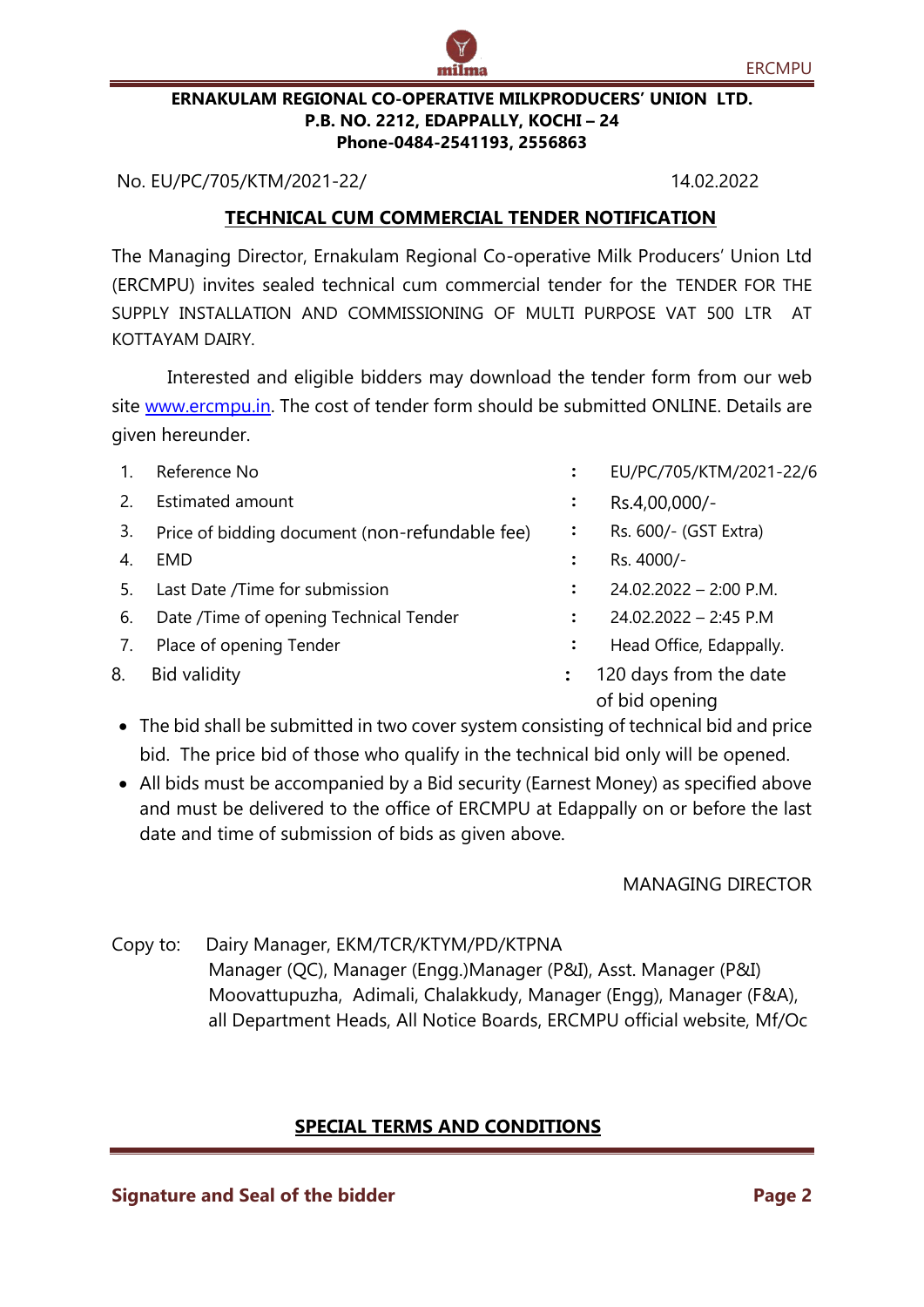**1 Downloading of tender document**: Tender document will be available for download on [www.ercmpu.in.](http://www.ercmpu.in/) However, tender document fee should be submitted along with EMD through online mode.

milma

- 2 **Publishing of Corrigendum**: All corrigenda shall be published on [www.ercmpu.in.](http://www.ercmpu.in/) and shall not be available elsewhere.
- 3 **Bid submission**: Bidders have to submit their bids along with supporting documents to support their eligibility in envelope duly sealed and super scribed as "TENDER FOR THE SUPPLY INSTALLATION AND COMMISSIONING OF MULTI PURPOSE VAT 500 LTR AT KOTTAYAM DAIRY." in which the technical bid and commercial bid/price bid shall be in separate sealed covers in which super scribed as "Technical bid" and "Price Bid".

## **Technical Bid Cover**

Profile of Organization

Details of Work Completion along with documents.

P&L Statement for the last three years.

GST Registration Certificate

## **Price Bid Cover**

Price Bid (Can be print in Bidder's Letter head also)

- 4 **Opening of Technical Bid and Bidder short-listing**: The technical bids will be opened, evaluated and shortlisted as per the eligibility and technical qualifications. All documents in support of technical qualifications shall be submitted along with the technical bid. Failure to submit the documents will attract disqualification. Bids shortlisted by this process will be taken up for opening the financial bid.
- 5 **Opening of Financial Bids:** Bids of the qualified bidder's shall only be considered for opening and evaluation of the financial bid on the date and time mentioned in Tender document.
- 5.1 The Bidder may quote their reasonable/lowest rate. The rate quoted shall clearly indicate the Basic price, Excise duty, GST (%), Freight, Insurance, P&F, Unloading, Positioning and Erection charges and any other statutory/incidentals etc. in complete. No other extra payments will be made. The rate quoted shall be valid for a period of 4 months from the date of opening.
- 5.2 The bidder should also submit the necessary brochures and this tender document with the offer after signing at the bottom of each page as a token of acceptance of the terms and conditions and specification.
- 5.3 Delivery Details: The equipment shall be delivered at the designated site of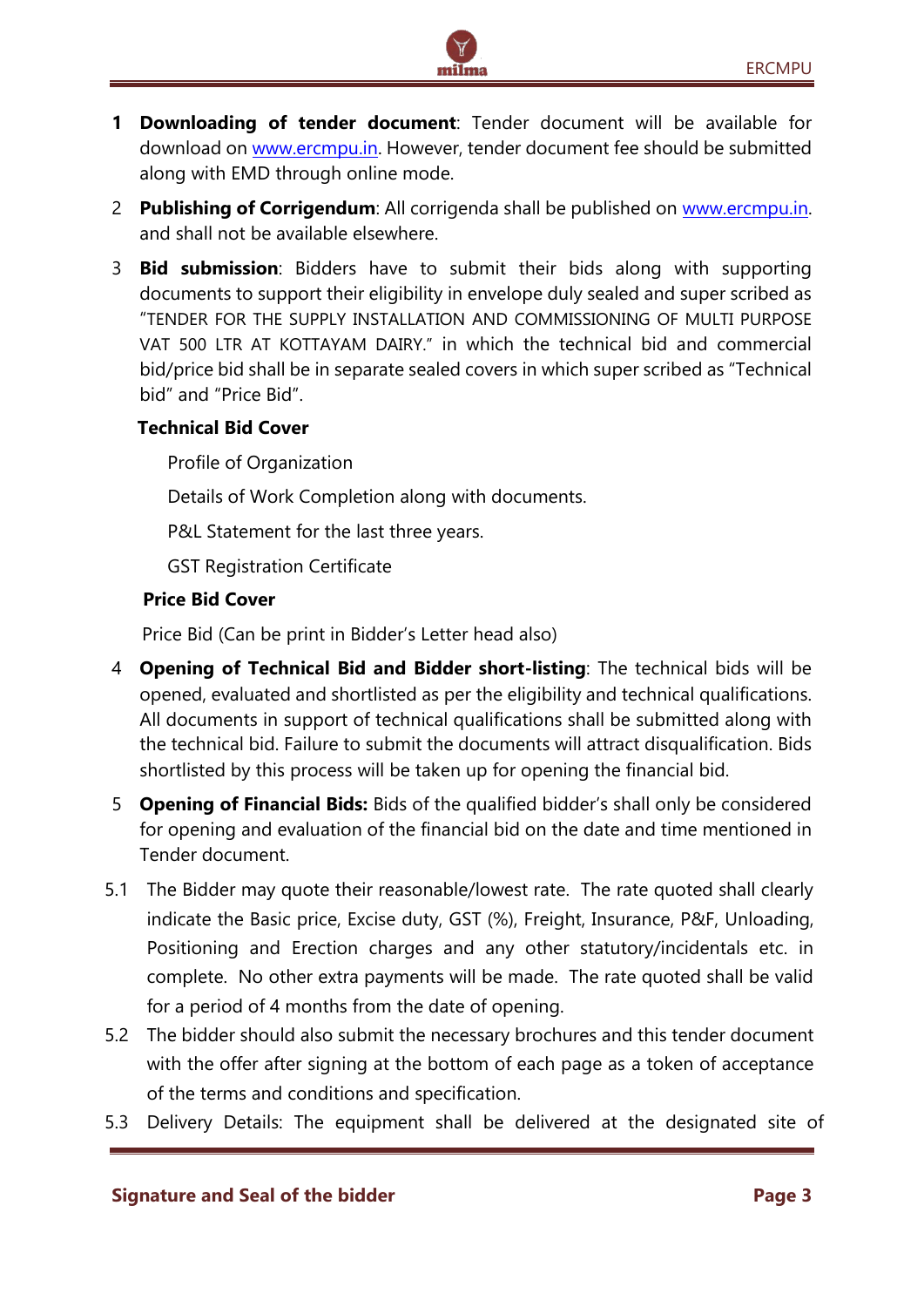Kottayam Dairy , Vadavathur, Kottayam Dist of Kerala). The supply shall be completed within **30** days on receipt of the order.

- 5.4 The tender document can be downloaded from our website [www.ercmpu.in.](http://www.ercmpu.in/)
- 5.5 The Bidder should have registration under GST. The registration number is to be indicated in the quotation.

milma

- 5.6 The filled and super scribed quotation in the prescribed price quote format should be received in this office on or before 24.02.2022 at 2.00 PM and the same will be opened at 2.45 PM.
- 5.7 Managing Director reserves the right to accept or reject any or all the quotations without assigning any reason.
- 5.8 The prices finalized are fixed during the validity of contract period.
- 5.9 Taking in to consideration, the Technical Competence and the quoted price for the goods of specified quality, the tender shall be evaluated.
- 5.10 In case of any disagreement or dispute arising between ERCMPU & the supplier, the decision of Managing Director, ERCMPU shall be final.
- 5.11 The details can be had from our office during office hours.
- 5.12 The EMD shall be in the form of: The tender fee and EMD will be Rs. 600 + 18 % GST and EMD Rs. 4000/- respectively and the same shall be accepted through online NEFT transaction. The details as follows. Total amount to be remitted is Rs 4708/-

| Name of account holder   | Ernakulam Regional Co-operative Milk Producers' Union |  |  |  |
|--------------------------|-------------------------------------------------------|--|--|--|
|                          | Ltd. (ERCMPU Ltd-Milma)                               |  |  |  |
| Address                  | Koonanthai, Edappally, Kochi-682024                   |  |  |  |
| <b>Account with Bank</b> | Indian Overseas Bank                                  |  |  |  |
| Branch address           | Periyamkumath Building, Koonamthai, Edappally-682024  |  |  |  |
| <b>IFSC</b>              | IOBA0001496 (fifth character is zero)                 |  |  |  |
| Account number           | 149602000000045                                       |  |  |  |
| Account Type             | Current account                                       |  |  |  |

- Any quotation without EMD shall be treated as non-responsive & shall be liable for rejection.
- Un-successful tenderer's EMD shall be discharged / refunded as promptly as possible as but not later than 60 days after expiry of tender validity. The EMD shall not carry any interest.
- The EMD of successful tenderer shall be discharged only after the supply of item.

## **ELIGIBILITY CRITERIA**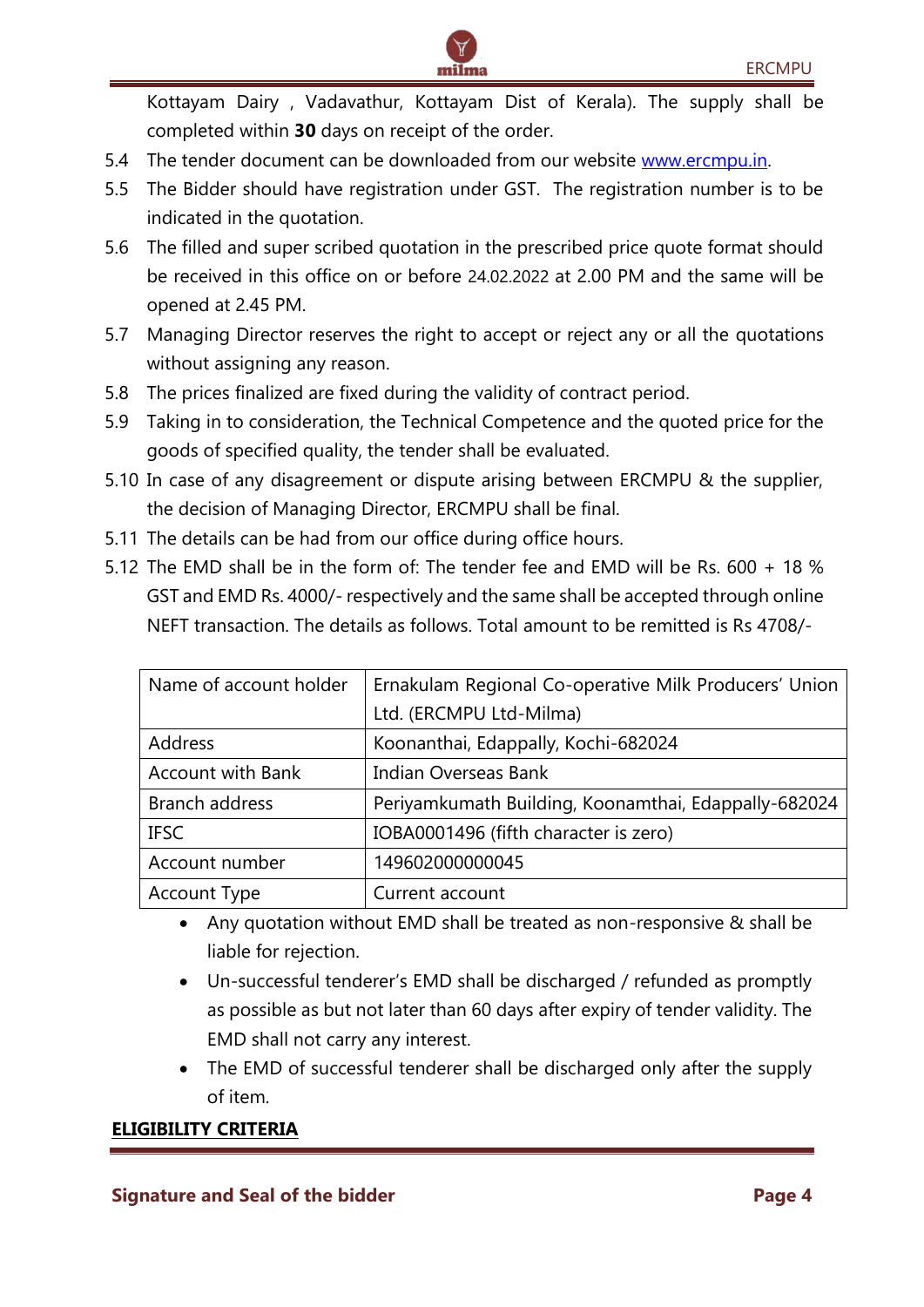a) The bidder should be in business as supplier/manufacturer of SS Items for Domestic and industrial components for a minimum period of three years at the time of bid opening in the same name.

milma

b) The bidder shall have supplied at least 5 nos. of similar equipment of value of the estimated cost during the last five years at least one number in any DCS/PSU is preferred.

## **PAYMENT TERMS**

- 30% advance on acceptance of the order, signing the agreement and against a bank guarantee for the advance payment for an equal amount from a nationalized bank or from a reputed scheduled Bank valid till delivery.
- 60% payment on completion of installation, testing and commissioning of the items.
- Balance 10% payment will be retained as performance security. This can be released on submission of a bank guarantee for an equal amount, from a nationalized bank or from a reputed scheduled Bank valid for the entire guarantee period.

## **WARRANTY**

You shall guarantee to replace the item supplied or part thereof if found defective due to impure or substandard material without any extra cost within a period of 1 years from the date of supply or reporting the defect. The entire expenditure towards replacement shall be borne by you.

#### **AGREEMENTS**

The successful bidder has to execute and agreement (including the warranty terms) within 15 days of receipt of the order

#### **PERFROMANCE SECURITY**

The successful bidder has to submit performance security of 5% of the contract value. The performance security can be furnished in the form of Demand Draft, Fixed Deposit receipt from a commercial bank or Bank guarantee from a commercial bank. Performance security should be furnished within 7 days from the date of award and should be remain valid for a period of 60 days beyond the date of completion of all contractual obligations of the bidder.

#### **GENERAL**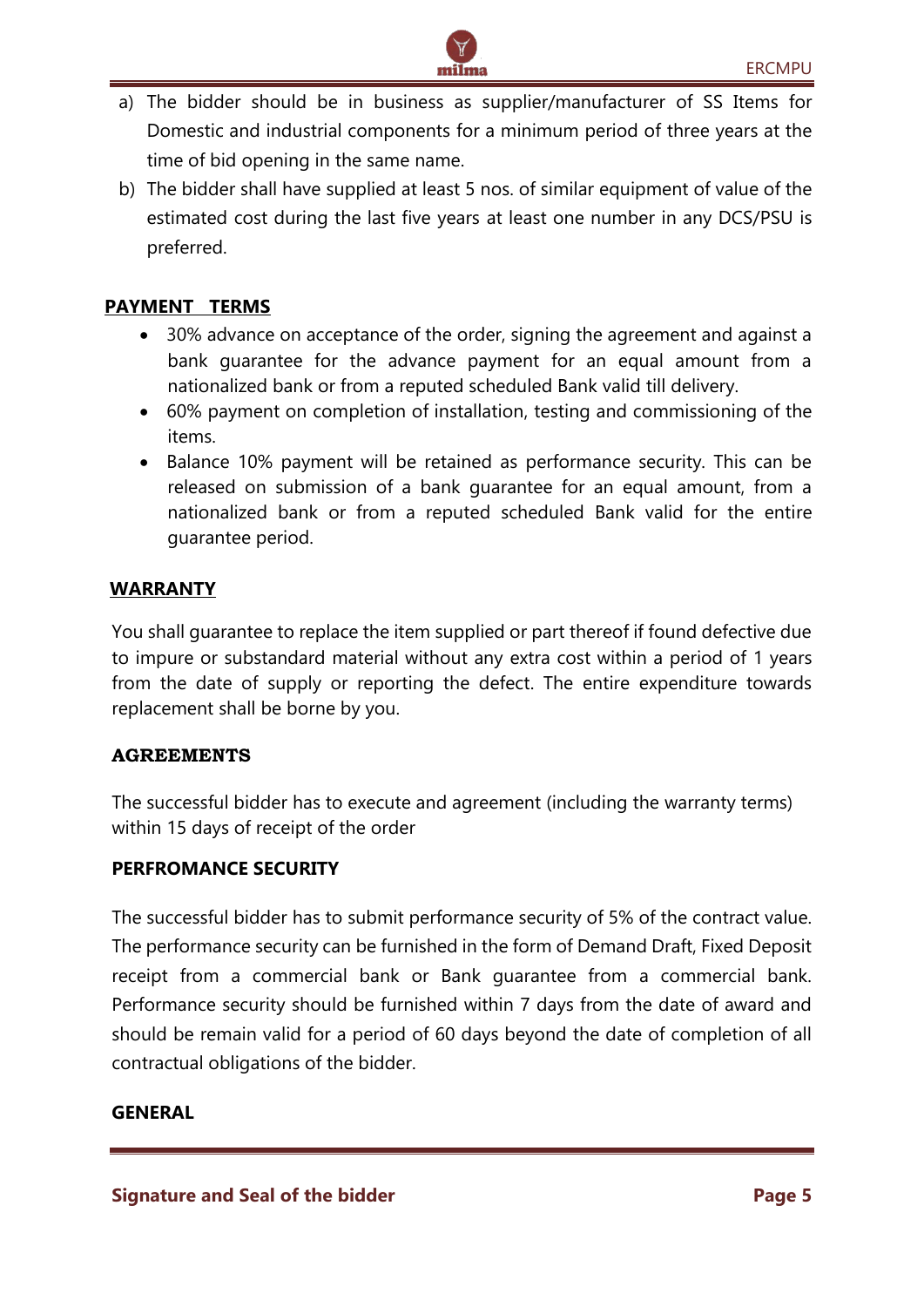The work should be carried out in consultation with the Head (Engineering), Kottayam Dairy the authorized representative of the ERCMPU Ltd and should be strictly as per the specification, approved drawings and directions.

milma

- The undersigned reserves the right to accept any quotation in part or full.
- The undersigned reserves the right to accept or reject any or all quotations without assigning any reason whatsoever and no explanation can be sought on this account

## **SPECIFICATION**

#### **MULTI PURPOSE VAT 500 LTR**

- ❖ The MPV should with proper sanitary design and have to jackets.
- ❖ The inner jacket and intermediate jackets should have 4 mm with proper stiffeners of 50 mm X 3 mm SS 304 Flat wherever required for both circular side and bottom conical dish plate area also. The gap between inner shell and intermediate shell should be 50 mm.
- ❖ The thickness of the outer cylinder should be 2 mm and 50 mm gap filled with mineral wool and the jackets
- ❖ Footing Tubular legs ending with ball beet of minimum 100 mm height adjustment and base plate 100x100x6 mm with corresponding concave penetration is to be provided
- $\cdot$  Anchor type Agitator with geared motor having output 30 Bonfiglioli vertical type gear box-motor full set.
- ❖ Bridge for accommodating gearbox assembly and milk inlets.
- ❖ Steam Control Valve ¾" 1Nos
- ❖ Flush Bottom Valve 51 mm No
- ❖ RTD Sensor Stem 6 mm x 150 mm 1 No
- ❖ Condensate outlet full set with bypass arrangement ( Thermodynamic trap)
- ❖ Chilled Water Inlet and Outlet 20 mm with Paired flange finish
- ❖ No foam inlet 1 nos
- ❖ SS Control Panel 1 No ( With required switches and DTC, Electrical Controls )
- ❖ Finish all sides 220 grit satin
- ❖ Test pressure for inner shell 4.5 Kg/cm2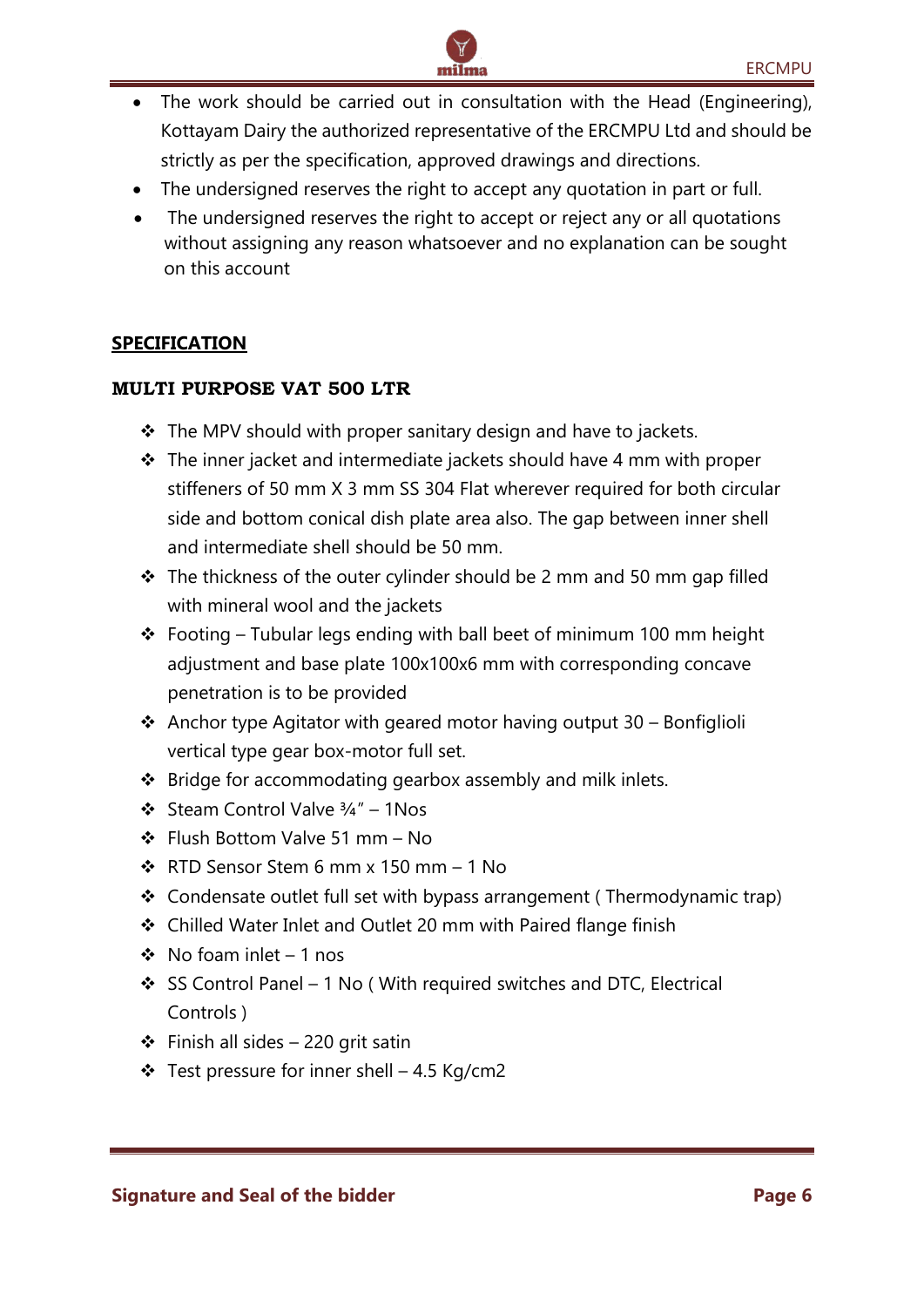The drawing of the equipment should be produced for approval, and the bidder shall start the process after getting the same.

Inspection will be conducted at semi-finished stage, and the bidder should inform when the material is ready for the same. The bidder shall submit the test report of the materials used, if the required.

milma

**ANNEXURE - I**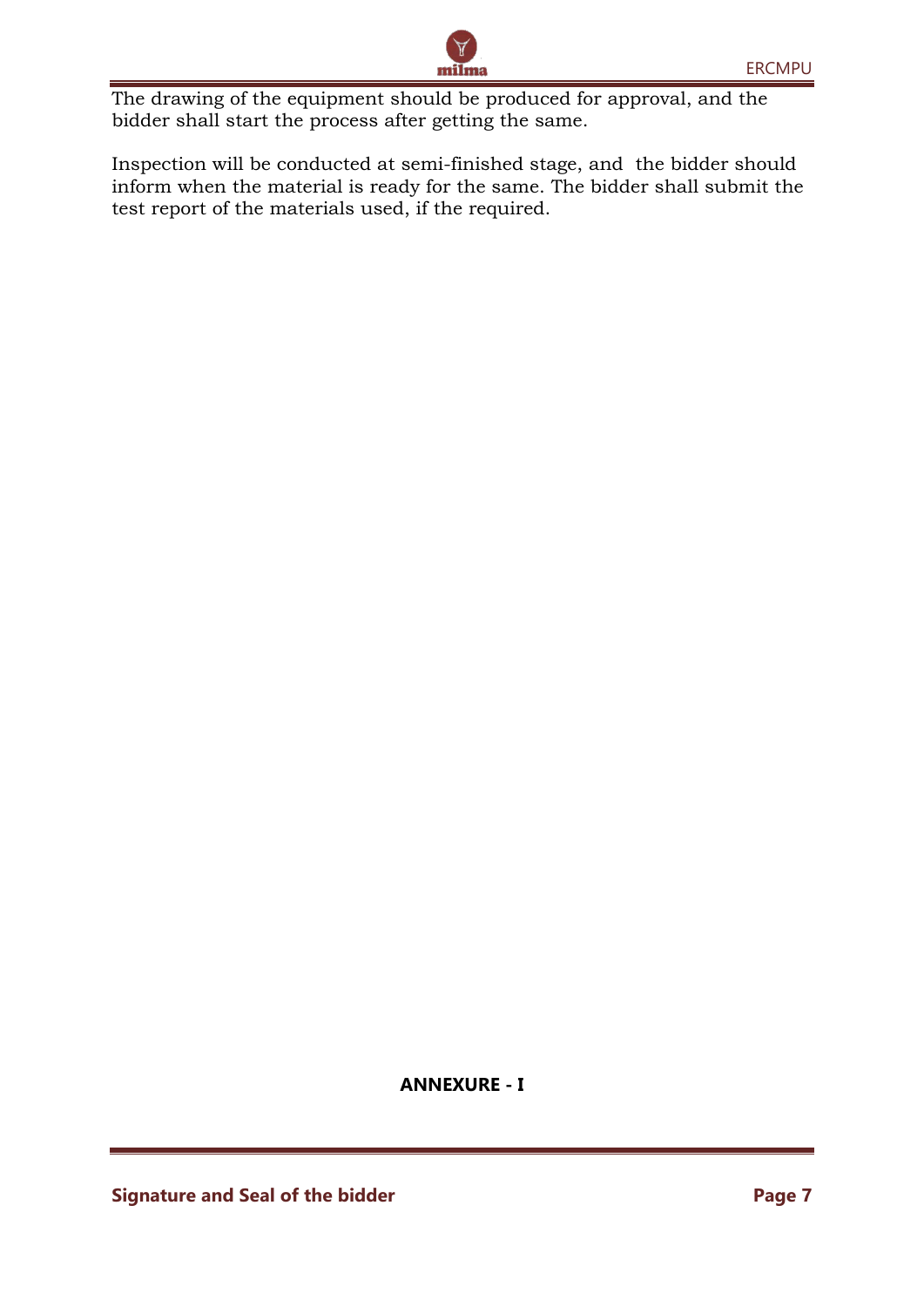

SCHEDULE 1

# **Major works successfully completed during last five years**

| SI. | Name of | Place | Contract  | Name of | Value of | Completion | Completion |
|-----|---------|-------|-----------|---------|----------|------------|------------|
| No  | work    |       | Reference | Client  | work     | period     | date       |
|     |         |       |           |         |          |            |            |
|     |         |       |           |         |          |            |            |
|     |         |       |           |         |          |            |            |
|     |         |       |           |         |          |            |            |
|     |         |       |           |         |          |            |            |
|     |         |       |           |         |          |            |            |
|     |         |       |           |         |          |            |            |
|     |         |       |           |         |          |            |            |
|     |         |       |           |         |          |            |            |

#### SCHEDULE II

## **WORK IN HAND**

| SI.<br>No | Name of<br>work | Contract<br>Reference | Name<br>of | Place of<br>contract | Value of<br>contract | Completion<br>period | Completion<br>date |
|-----------|-----------------|-----------------------|------------|----------------------|----------------------|----------------------|--------------------|
|           |                 |                       | Client     |                      |                      |                      |                    |
|           |                 |                       |            |                      |                      |                      |                    |
|           |                 |                       |            |                      |                      |                      |                    |
|           |                 |                       |            |                      |                      |                      |                    |
|           |                 |                       |            |                      |                      |                      |                    |
|           |                 |                       |            |                      |                      |                      |                    |
|           |                 |                       |            |                      |                      |                      |                    |
|           |                 |                       |            |                      |                      |                      |                    |
|           |                 |                       |            |                      |                      |                      |                    |
|           |                 |                       |            |                      |                      |                      |                    |

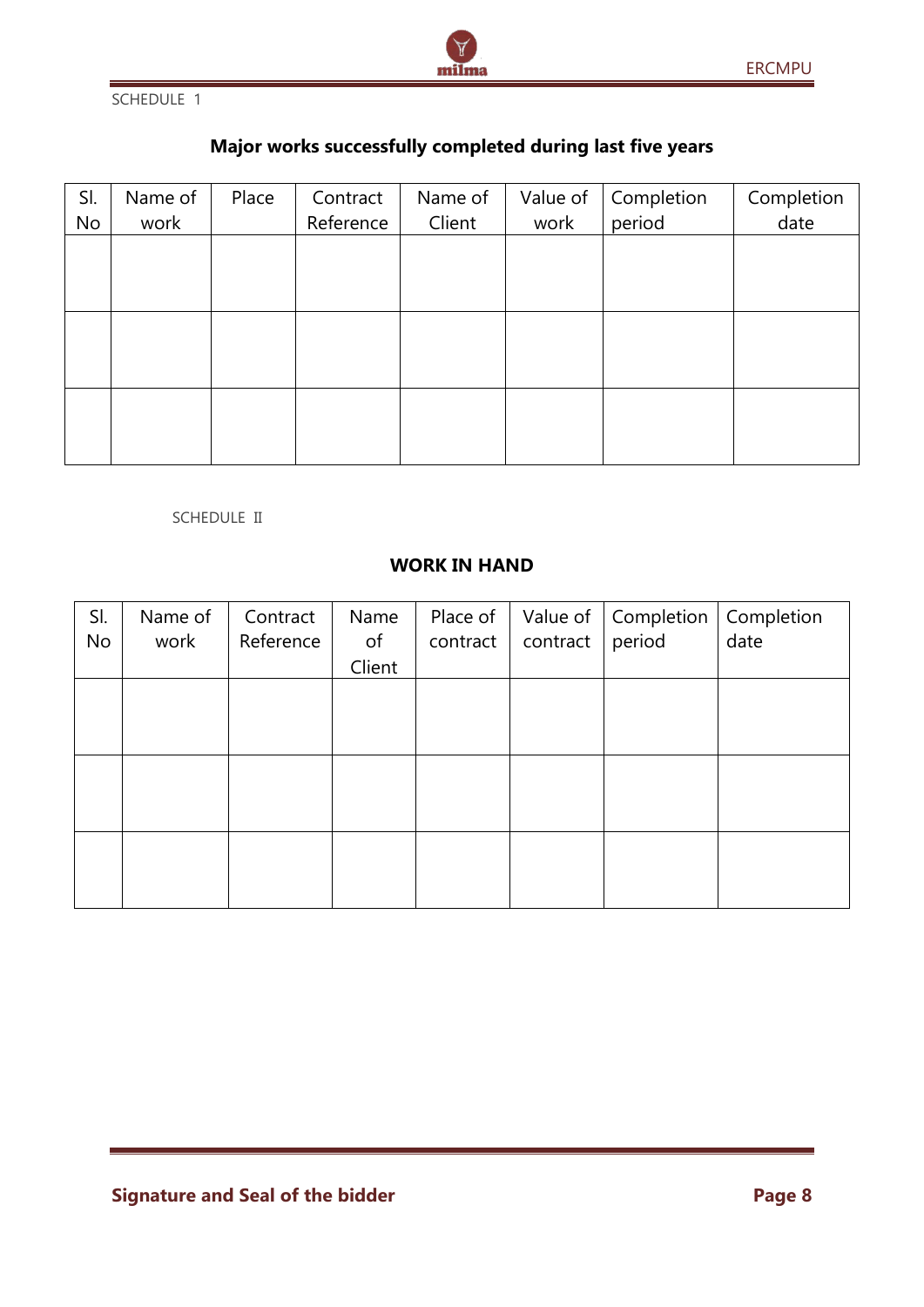

## **PRICE QUOTE FORMAT**

The Managing Director Ernakulam Regional Cooperative Milk Producers Union Ltd, Edappally

Sir,

Ref: Tender Notification No. EU/PC/705/KTM/2021-22/6 dtd 14.02.2022

With reference, I/We herewith submitting my/our Price Schedule for the item indicated below:-

| SI.<br>No | Item<br>description                     | Quantity<br>required | Basic Rate in<br>figures to be<br>entered by<br>the bidder<br>(Rs.) | GST in<br>(Rs.) | Freight charges<br>(Loading,<br>unloading &<br>stacking)<br>(Rs.) | Total amount<br>(Rs.) |
|-----------|-----------------------------------------|----------------------|---------------------------------------------------------------------|-----------------|-------------------------------------------------------------------|-----------------------|
| 1.        | Multi<br>Purpose<br>Vat 500 Ltr<br>with | 1 No.                |                                                                     |                 |                                                                   |                       |
|           | accessories                             |                      |                                                                     |                 |                                                                   |                       |

Total amount Rupees……………………………………………………………………………………………………….

EMD and Tender Fee Details: UTIR No :

Date :

Amount :

Rate should be valid for 4 months

Work should be completed within 30 days from the date of issue of order.

| Name & address of the Bidder          | <b>AUTHORISED SIGNATORY</b> |
|---------------------------------------|-----------------------------|
| ------------------------------------- | Name & Designation:         |
| ------------------------------------- | Signature                   |

P.S: If necessary, the tenderer can make use of the firm's letterhead to quote the price/s and enclose. However, this format shall be duly completed and signed/sealed.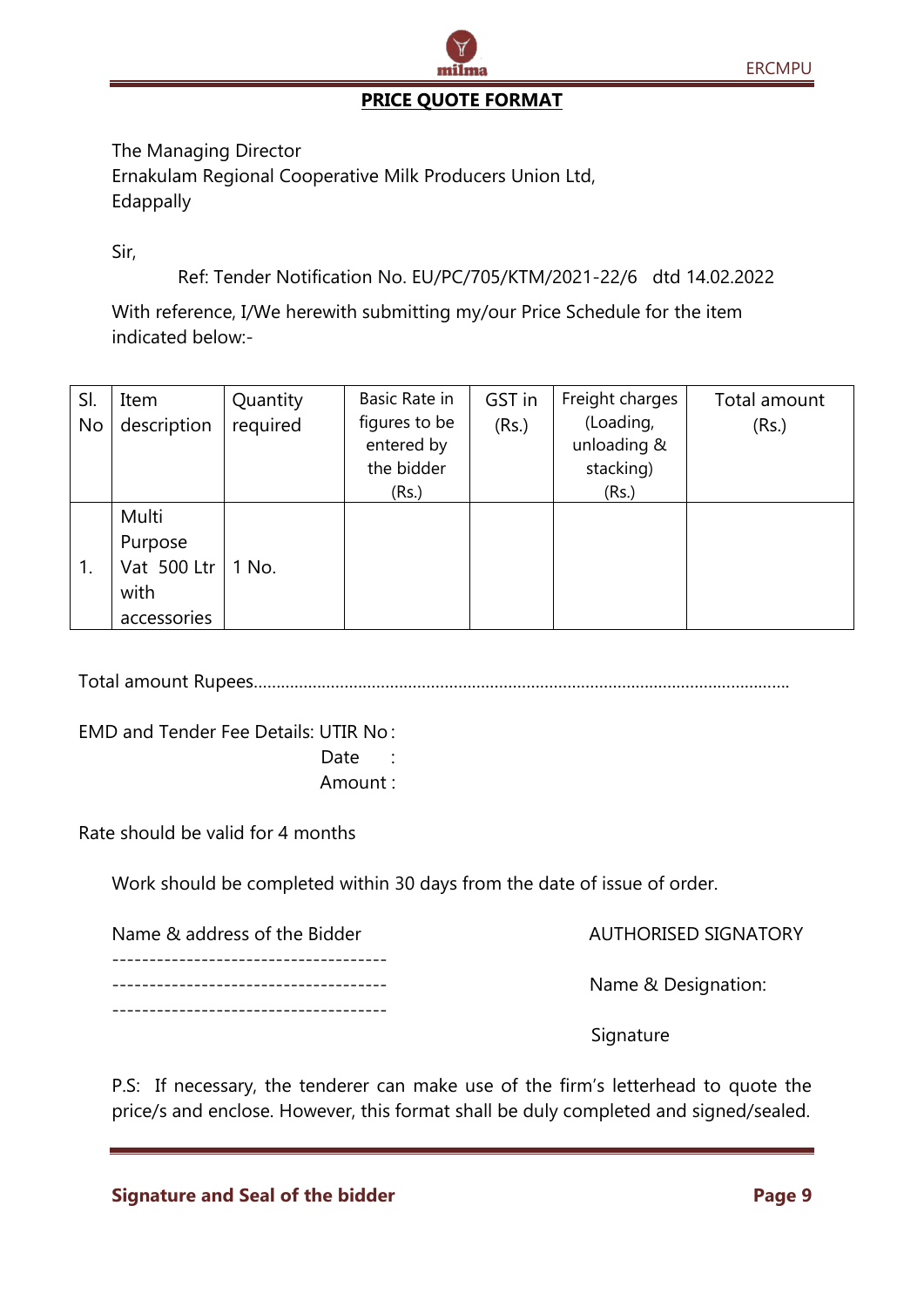

THIS AGREEMENT is made and executed on the day of ……………20…. between the Ernakulam Regional Co-operative Milk Producers' Union Ltd, a society registered under the Kerala Co-operative Societies Act 1969 (Act 21 of 1969) and having its registered office at Edappally, Kochi - 682 024 (hereinafter referred to as ERCMPU which expression shall, unless repugnant to the context or meaning thereof, include the successors and assignees of the ERCMPU) of the ONE PART and……………………………………………………….……………………………………

……………………………………………………….................................................................. (hereinafter referred to as the Contractor, which expression, shall unless repugnant to the context or meaning thereof, include the heirs, successors, assignees, executors and administrators of the Contractor) of the OTHER PART.

WHEREAS the ERCMPU is desirous that certain works should be executed, viz.,

…………….....................................................................................................................……………………………

……………………………………………………………………...…………… and has, by Letter of acceptance dtd…………, accepted a bid by the Contractor for the execution, completion and maintenance of such work, NOW THIS AGREEMENT WITNESSTH AS FOLLOWS:

- 1.0 In this agreement, words and expressions shall have the same meanings as are respectively assigned to them in the Conditions of Contract hereinafter referred to
- 2.0 The following documents shall be deemed to form and be read and constructed as a part of this agreement, viz., read and construed as a part of this agreement, viz.,
	- a. this Form of Agreement
	- b. the Letter of Acceptance
	- c. the said bid and Appendix
	- d. the Technical Specifications
	- e. the Schedule of Quantities
	- f. the Schedule of Supplementary information
	- g. Special Conditions of Contract
	- h. General conditions of contract
	- i. Schedule of Materials to be issued by Owner/ERCMPU
	- j. Form of Bank Guarantees
- 3.0 The aforesaid documents shall be taken as complementary and mutually explanatory of one another, but in the case of ambiguities and discrepancies shall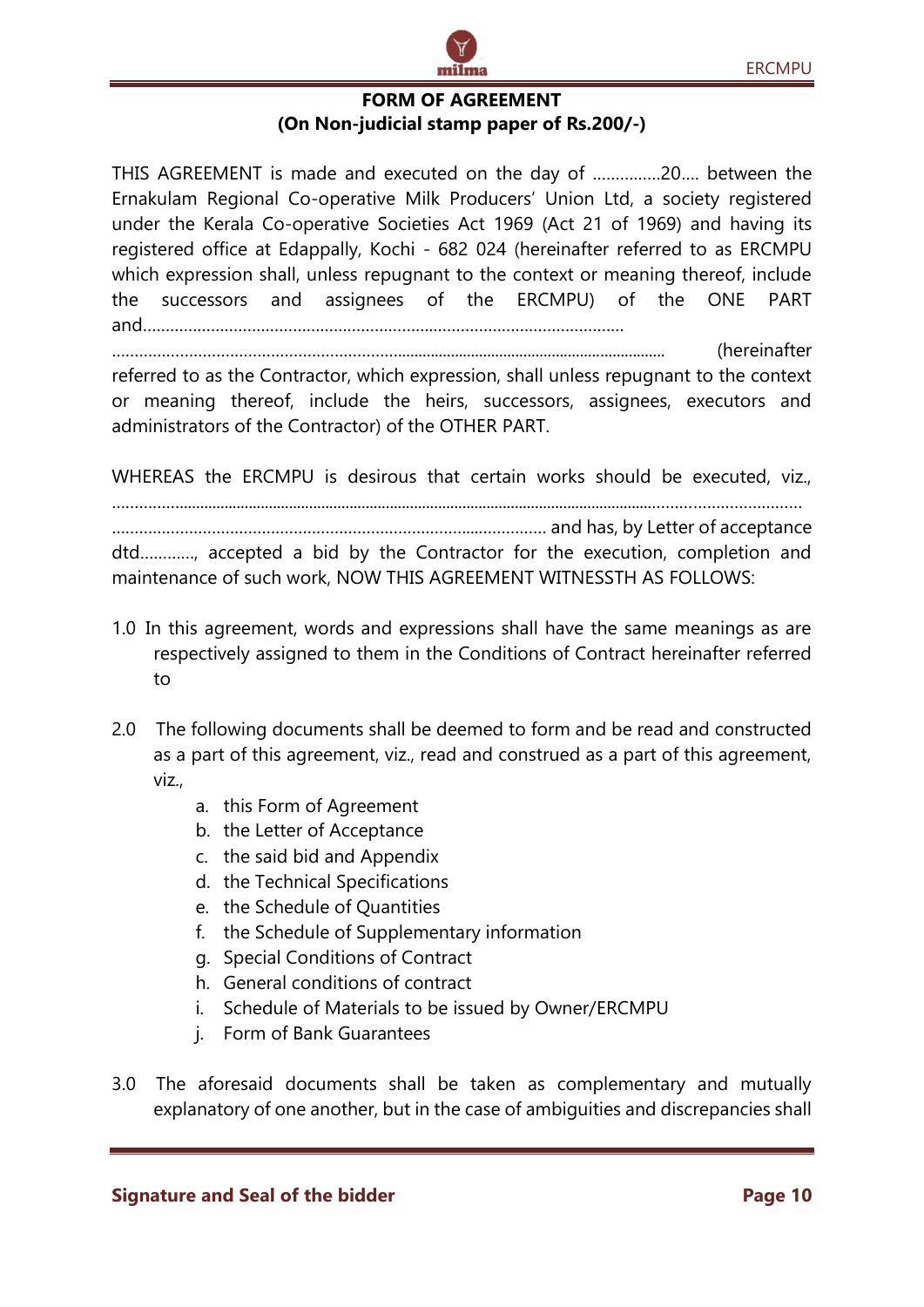take precedence of ambiguities and discrepancies shall take precedence's in the order set out above.

4.0 In the consideration of the payment to be made by the ERCMPU to the Contractor as hereinafter mentioned, the Contractor hereby covenants with the ERCMPU to execute, complete and maintain the works in conformity in all respects with the provisions of the contract.

milma

5.0 The ERCMPU hereby covenants to pay the Contractor in consideration of the execution, completion and maintenance of the works the Contract Price at the times and in the manner prescribed by the Contract.

IN WITNESS WHEREOF the parties hereto have caused their respective common seals to be hereunto affixed the day, month and year first and written.

Signed, sealed and delivered for and on behalf of the within named ERCMPU by the hands of its Authorised Signatory.

> Authorised Signatory Ernakulam Regional Cooperative MilkProducers' Union Limited Edappally, Kochi - 24.

In the presence of:

#### Witness:

- (1) Signature Name Address
- (2) Signature
	- Name

Address

Signed, sealed and delivered for and on behalf of the within named Contractor, the other part. In the presence of:

Witness:

- (1) Signature Name Address
- (2) Signature Name Address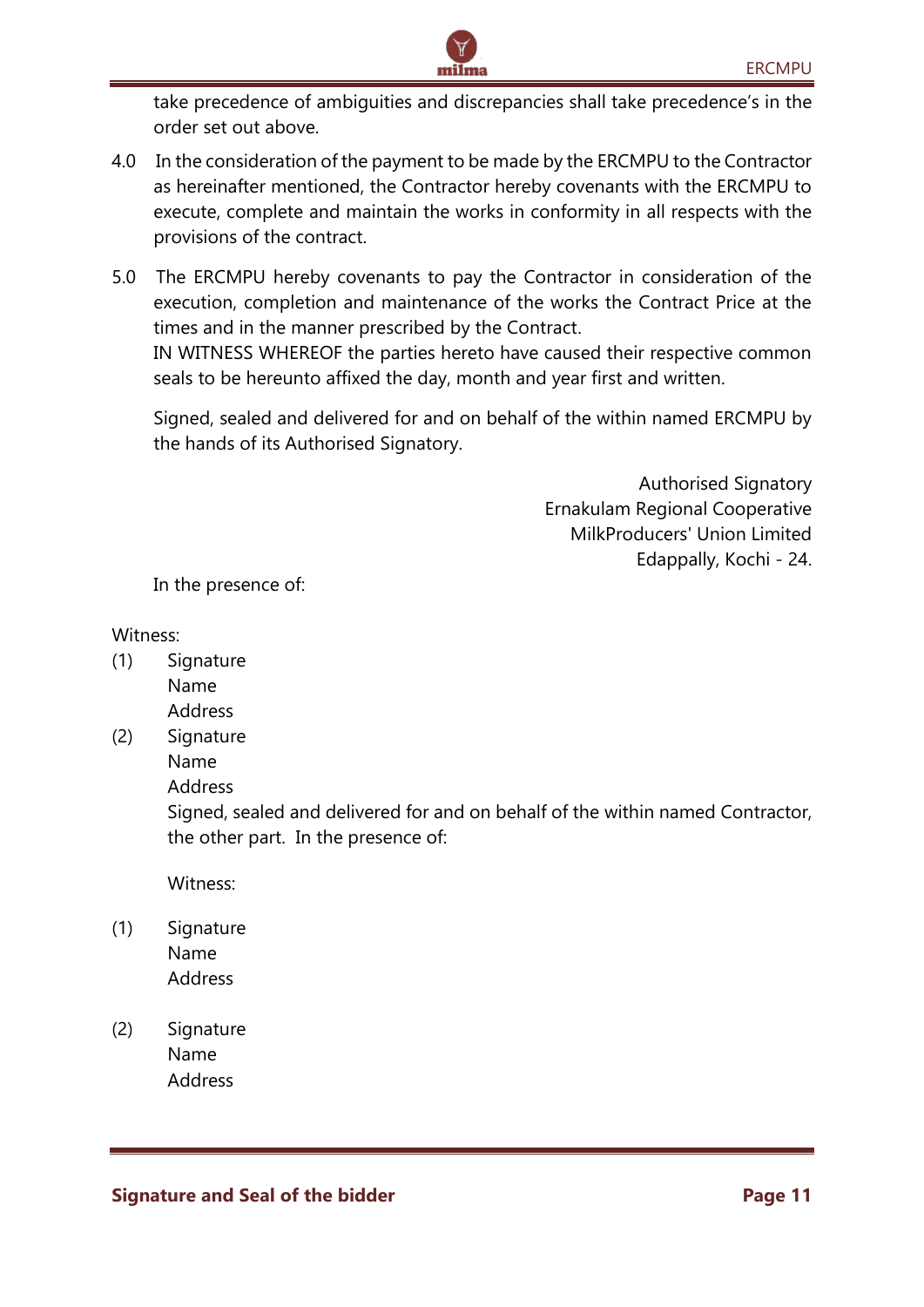## **Proforma of Bank guarantee for Performance Security on Non-judicial stamp paper of Rs.200/-**

milma

Bank Guarantee No. Date:

This deed of Performance guarantee made this ..........................day of 20…. (Two thousand and .........) by (Name and address of the bank), hereinafter referred to as the bank, which shall unless repugnant to the context or the meaning thereof includes its legal representatives, successors and assigns of the Ernakulam Regional Co-operative Milk Producers Union Ltd (herein after referred to as the ERCMPU Ltd) which expression shall unless repugnant to the context or meaning thereof include its legal representative, successors or assigns.

Whereas the Ernakulam Regional Co-operative Milk Producers Union Ltd (has awarded a contract bearing number with M/s............(Name and address of the party), hereinafter referred to as the Contractor, for the execution, completion and the maintenanceof……………………….…………………………………………………………..................................... ............ ........................................................................................And whereas, the Contractor has agreed to submit a performance security in the form of a bank guarantee to the ERCMPU as per the terms and conditions of the bidding documents and the contract which will be kept valid up to ..................... calendar months from the date of bank guarantee (the period should be till end of Period of Maintenance). And whereas, the bank and its duly constituted agent and officer has already read and understood the Contract made between the ERCMPU and the Contractor.

In consideration of the ERCMPU having agreed to award the contract on the Contractor, we............................................ (the bank), do hereby guarantee, undertake, promise and agree with the ERCMPU, its legal representatives, successors and assigns that the within named ( the name of the Contractor) their legal representatives and assignees will faithfully perform and fulfill everything within the bidding document and the Contract order on their part to be performed or fulfilled, at the time (time being the essence of the contract) and in the manner therein provided, do all obligations thereunder and we further undertake and guarantee to make payment to the ERCMPU a sum of Rs…………………… (Rupees…………………………………………………… …………………………………….only) being 5% of the Contract value, in case the Contractor, their legal representatives and assignees do not faithfully, perform and fulfill everything within the bidding document and the Contract order on their part to be performed or fulfilled, at the time and in the manner therein provided and do not willfully and promptly do all obligations thereunder.

In case, the contractor fails to perform or fulfill the contract as per the terms and conditions agreed upon, the ERCMPU is entitled to demand an amount equivalent to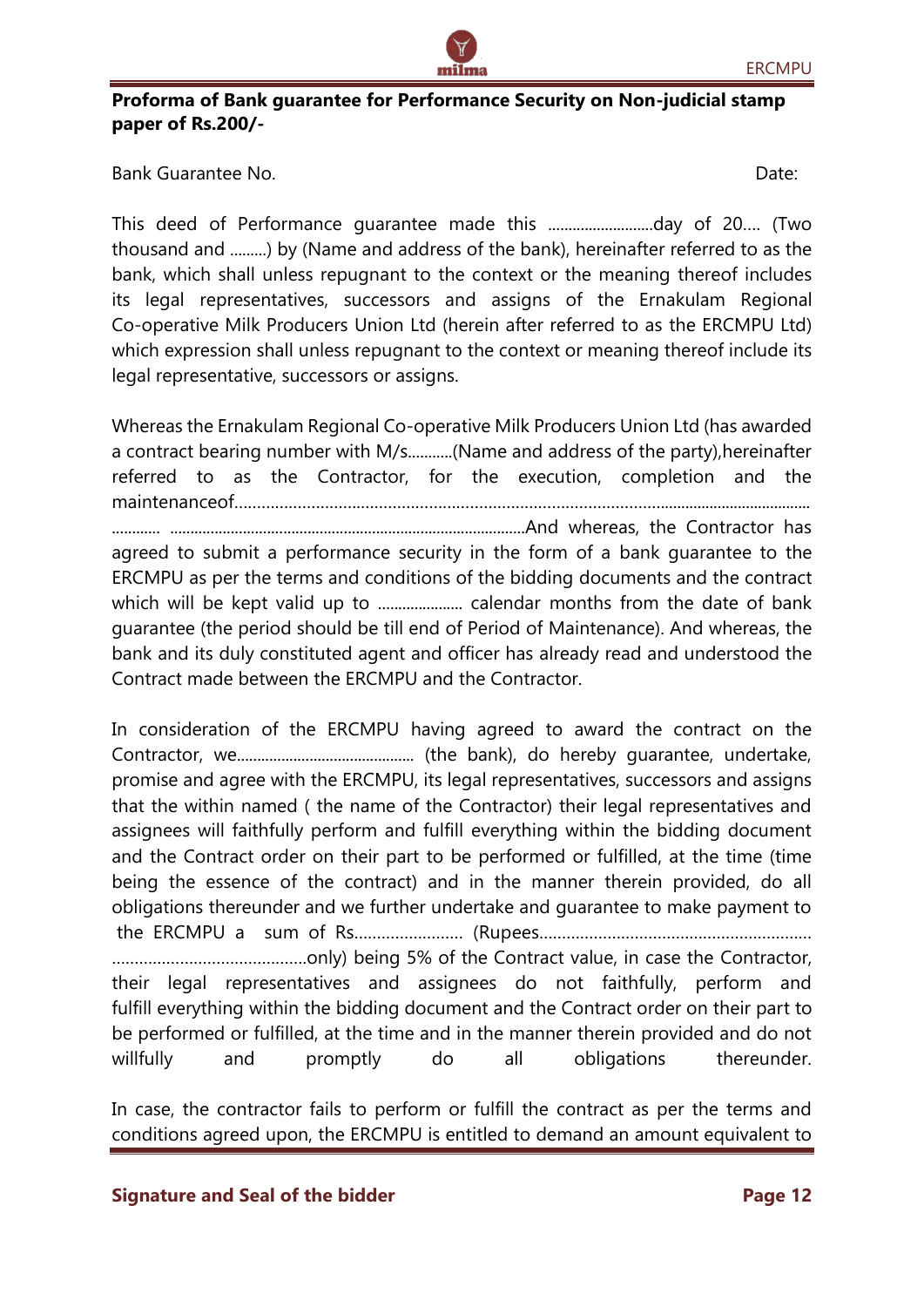

5% of the contract value from the contractor and the demand made by the ERCMPU itself will be conclusive evidence and proof that the Contractor has failed to perform or fulfill his obligations under the contract and neither the contractor nor the bank shall be entitled to raise any dispute regarding the reasons for the failure of performance or fulfillment on any ground whatsoever.

We, (the name of the Bank), do hereby undertake to pay an amount equivalent to 5% of the contract value, being the amount due and payable under this guarantee, without any demur, merely on a demand from the ERCMPU stating that the amount claimed is due by way of non-performance of the contractual obligations as aforesaid by the Contractor or by the reason of the Contractors' failure to perform the said contractual commitments, any such demand made on the Bank under this Guarantee. However, our liability under this guarantee shall be restricted to an amount not exceeding Rs……………………

(Rupees………………………………………………………………………………………….only) being the amount equal to 5% of the contract value.

We, the bank, further agree that the performance security herein contained shall remain in full force and effect for a period of ………………… calendar months from the date of the bank guarantee (the period shall be till the end of period of maintenance) whichever is later or till the ERCMPU certifies that the terms and conditions of the said Contract have been fully and properly carried out by the said Contractor and accordingly discharge the guarantee, unless a demand or a claim under this guarantee is made on us in writing by the ERCMPU on or before .......................................... we shall be discharged from all liabilities under this performance security hereafter.

We, the bank further agree with the ERCMPU that the ERCMPU shall have the fullest liberty without or consent and without affecting any manner our obligations hereunder to vary any of the terms and the conditions of the bidding document and the Contract or to extend the time of performance by the said Contractor from time to time or postpone for any time or from time to time and any of the power exercisable by the ERCMPU against the Contractor and to forbear or enforce any of the terms and conditions relating to the said bidding document and the Contract and we shall not be relieved from our liability by reason of any such variation, or extension being granted to the said Contractor, or for any forbearance, act or omission on the part of the ERCMPU to the said Contractor by any such mater or thing whatsoever which under the law relating to sureties would but for this provision have effect of so relieving us.

This guarantee shall be in addition to and without prejudice to any other securities or remedies which the ERCMPU may have or hereafter possess in respect of the works